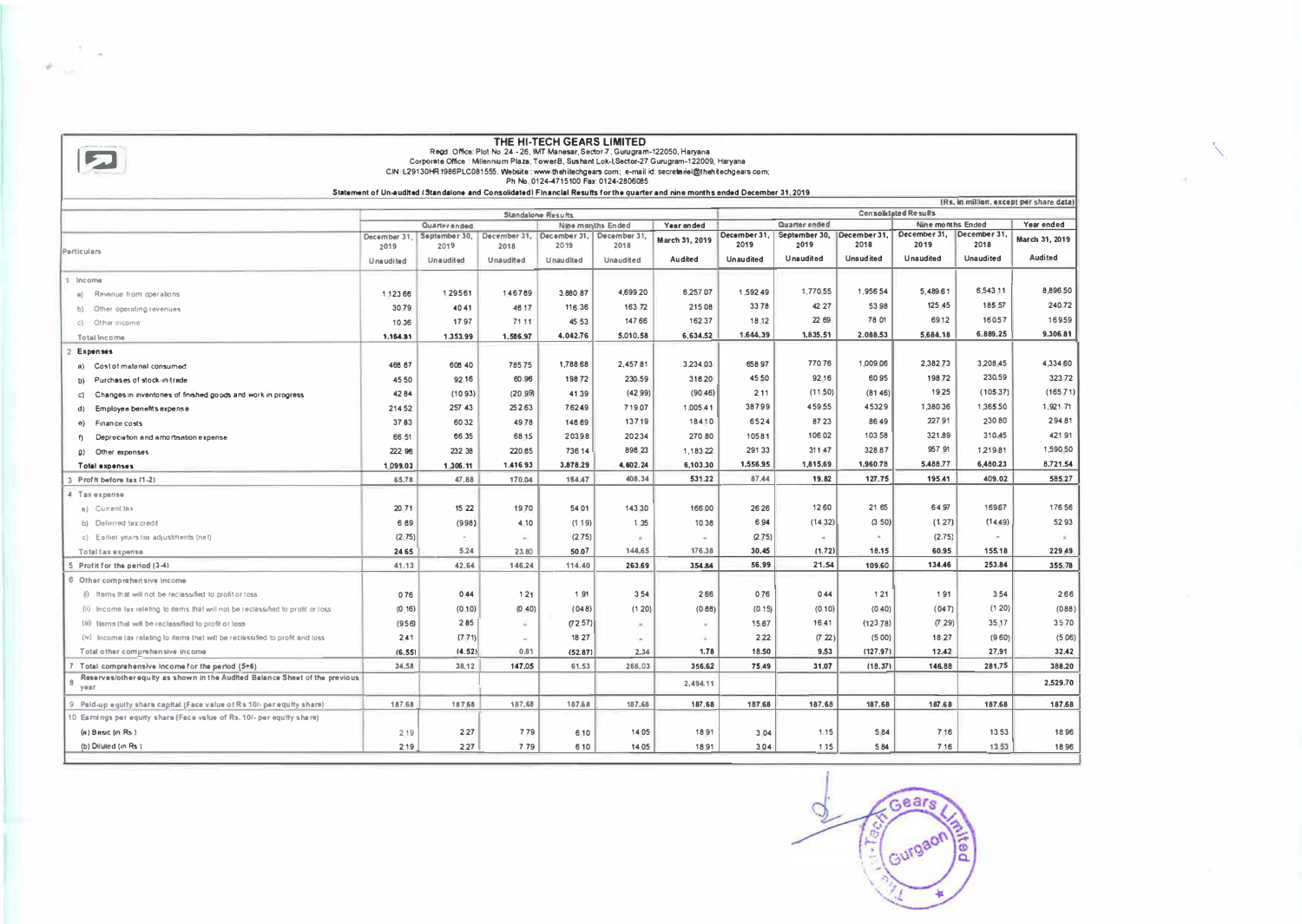1 The above Un-audited (Standalone and Consolidated) Financial Results have been reviewed by the Audit Committee at their meeting held on February 07,2020 and thereafter approved by the Board of Directors in their meeting

2 The Limited Review has been carried out by the Statutory Auditors of the Company.

3 The Board of Directors have approved an interim Dividend of Rs. 1 50/- (Rupees One and Fifty Passe Only) per equity share of Rs. 10/- (Rupees Ten Only) each on the paid-up share capital of the Company in this regard. Feb list of shareholders entitled for such dividend.

4 The stand ilone operations of the company falls under manufacturing of oears and tramynesions, which is considered to be the only reportable segment by the management. For consolidated operations, the Group has three ope mined on peage ephical bissis.

5 The figure in the consolidated financial results for the corresponding quarter and nine months ended December 31.2018 has been approved by the company's board of directors, but have not been subjected to audit or review.

6. Effective 1 April 2019, the Group adopted Ind AS 116 Leases", applied to all contracts hewing lease components existing on 1 April 2019 using the modified retrospective methad, Accordingly, the Group has not restated co present value of remaining lease perments discounted using the ineremental borrowing rate as the date of initial ecoloration and Right of Use asset is mechanic moderation and Right of Late asset is mechanic could be asset INR 87.04 Mn and a lease liability of INR 87.04 Mn

in respect of leases that were classified as thence leases, spoking ind AS 17, an emount of INR 49.41 Mn has been reclassified from property, plant and equipment to right-of-use assets. An amount of INR 204 Mn has been rec current and an amount of INR 17.61 Mn has been reclassified from borrowings - non-current to lease liability - non-current.

7 Pursuant to the taxation laws (Amendment) Ordinance, 2019 lawed on September 20, 2019, corporate assesse have been given an option to apply a lower income tax rate with effect from April 01, 2019, subject to certain cond for the quarter and nine months ended December 31, 2019 have been provided for at reduced tax rate.

8 Figures of the previous periods have been re-grouped/ re-arranged, wherever coraddered necessary, to correspond with the current period's grouping.

For and on behalf of Board of Directors The HI-Tech Cears Limited

 $18 - d4$ 

Gear

Gurgaon

15

**Place : New Delhi** Date: February 67, 2020

Notes:

Deep Kapuria **Executive Chairman**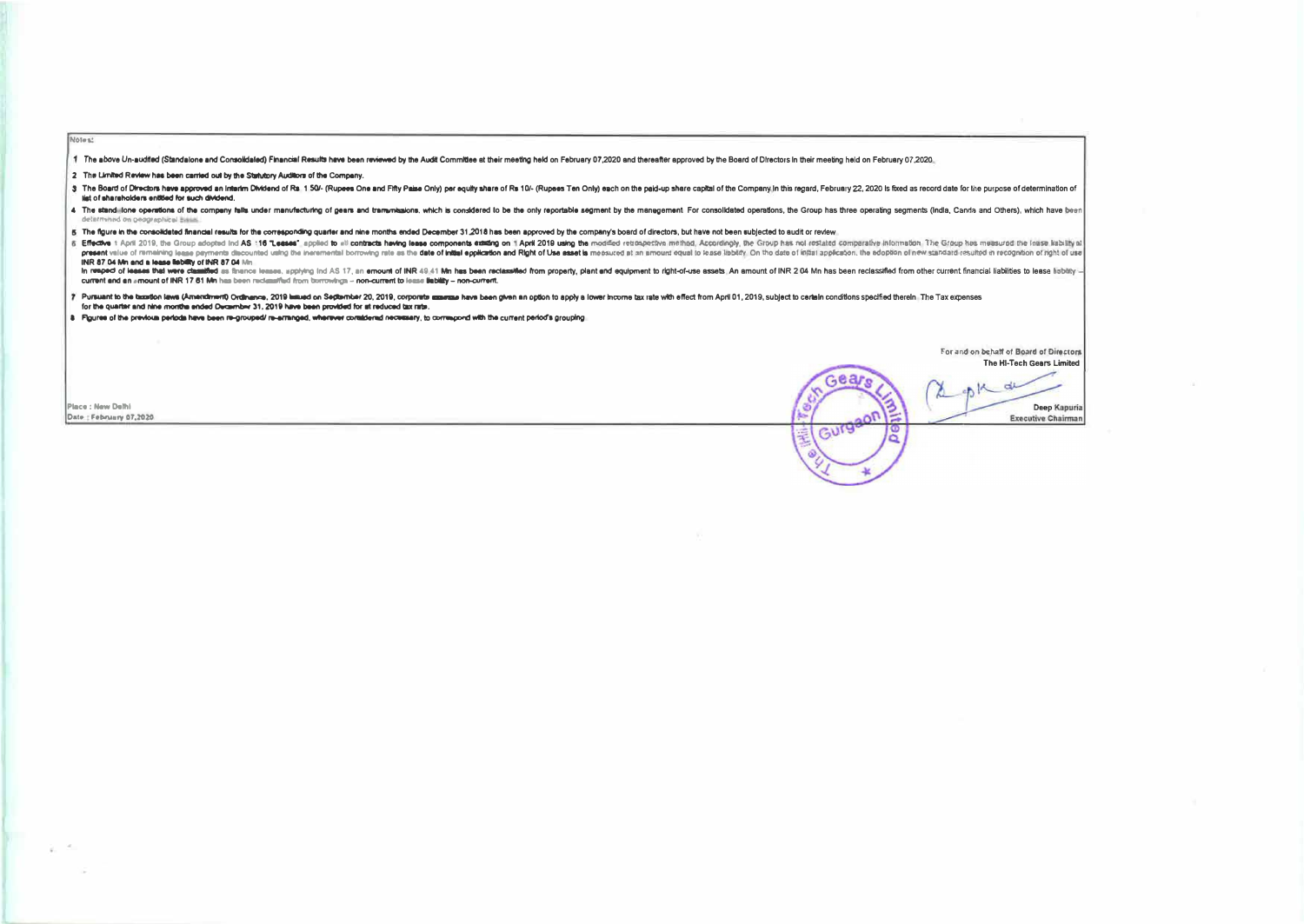| THE HI-TECH GEARS LIMITED<br>Read Office Plot No. 24 - 26. IMT Manesar, Sector-7, Gurugram-122050, Haryana<br>Corporate Office Millennium Plaza, Tower-B, Sushant Lok-I, Sector-27 Gurgaon-122009, Haryana<br>CIN L29130HR1986PLC081555. Website www.thehitechgears.com; e-mail id secretarial@thehitechgears.com;<br>Ph No 0124-4715100 Fax: 0124-2806085 |                                                                                      |                       |                      |                      |                          |                                     |  |
|------------------------------------------------------------------------------------------------------------------------------------------------------------------------------------------------------------------------------------------------------------------------------------------------------------------------------------------------------------|--------------------------------------------------------------------------------------|-----------------------|----------------------|----------------------|--------------------------|-------------------------------------|--|
|                                                                                                                                                                                                                                                                                                                                                            | Segment wise revenue and reaults for the quarter and nine months ended Dec. 31, 2019 |                       |                      |                      |                          |                                     |  |
|                                                                                                                                                                                                                                                                                                                                                            | (Rs. in million, except per share data)<br><b>Consolidated Rosults</b>               |                       |                      |                      |                          |                                     |  |
|                                                                                                                                                                                                                                                                                                                                                            |                                                                                      | <b>Quarter ended</b>  |                      |                      | <b>Nine months Ended</b> |                                     |  |
| Particulars                                                                                                                                                                                                                                                                                                                                                | 31 December.<br>2019                                                                 | 30 September.<br>2019 | 31 December.<br>2016 | 31 December.<br>2019 | 31 December,<br>2016     | <b>Year ended</b><br>31 March, 2019 |  |
|                                                                                                                                                                                                                                                                                                                                                            | <b>Unaudited</b>                                                                     | <b>Unaudited</b>      | <b>Unaudited</b>     | <b>Unaudited</b>     | <b>Unaudited</b>         | <b>Audited</b>                      |  |
| <b>Segment Revenue</b>                                                                                                                                                                                                                                                                                                                                     |                                                                                      |                       |                      |                      |                          |                                     |  |
| India<br>a)                                                                                                                                                                                                                                                                                                                                                | 1.154 45                                                                             | 1.336.03              | 1,515 87             | 3.997 23             | 4.862 92                 | 6.472.15                            |  |
| Canada<br>b)                                                                                                                                                                                                                                                                                                                                               | 421.94                                                                               | 41944                 | 473 26               | 1,465 81             | 1.76907                  | 2.516.54                            |  |
| Others<br>c)                                                                                                                                                                                                                                                                                                                                               | 6603                                                                                 | 7682                  | 52 64                | 207 10               | 167 42                   | 226 08                              |  |
| Less: Intercompany segment revenue                                                                                                                                                                                                                                                                                                                         | (1615)                                                                               | (19.48)               | (31 25)              | (5508)               | (7073)                   | (77.55)                             |  |
| <b>Total Revenue</b>                                                                                                                                                                                                                                                                                                                                       | 1,626.27                                                                             | 1,612,61              | 2,010.52             | 5.615.06             | 6.728.68                 | 9.137.22                            |  |
| 2 Segment Results                                                                                                                                                                                                                                                                                                                                          |                                                                                      |                       |                      |                      |                          |                                     |  |
| India<br>a)                                                                                                                                                                                                                                                                                                                                                | 99 28                                                                                | 107 44                | 149 09               | 300 16               | 474 80                   | 637 76                              |  |
| Canada<br>b)                                                                                                                                                                                                                                                                                                                                               | 36.18                                                                                | (2536)                | 5889                 | 74 27                | 124 41                   | 222 94                              |  |
| Others<br>c)                                                                                                                                                                                                                                                                                                                                               | 17.22                                                                                | 24.97                 | 6 2 6                | 48.89                | 4061                     | 1938                                |  |
| <b>Total</b>                                                                                                                                                                                                                                                                                                                                               | 152.68                                                                               | 107.05                | 214.24               | 423.31               | 639.62                   | 880.08                              |  |
| Less:                                                                                                                                                                                                                                                                                                                                                      |                                                                                      |                       |                      |                      |                          |                                     |  |
| Finance costs                                                                                                                                                                                                                                                                                                                                              | 65 24                                                                                | 87 23                 | 86 49                | 22791                | 230.80                   | 294 81                              |  |
| <b>Exceptional items</b>                                                                                                                                                                                                                                                                                                                                   |                                                                                      |                       |                      |                      |                          |                                     |  |
| Other unallocable expenditure                                                                                                                                                                                                                                                                                                                              |                                                                                      |                       |                      |                      |                          |                                     |  |
| <b>Total prolit before tax</b>                                                                                                                                                                                                                                                                                                                             | 87.44                                                                                | 19.62                 | 127.75               | 195.40               | 409.02                   | 585.27                              |  |
| <b>Seament Asset</b>                                                                                                                                                                                                                                                                                                                                       |                                                                                      |                       |                      |                      |                          |                                     |  |
| India<br>a)                                                                                                                                                                                                                                                                                                                                                | 4,410.66                                                                             | 4.709.66              | 4,587.53             | 4.410.66             | 4.587.53                 | 4.77232                             |  |
| Canada<br>b)                                                                                                                                                                                                                                                                                                                                               | 3.397.35                                                                             | 3,126.48              | 3,480 89             | 3.397 35             | 3.480.89                 | 3.336 20                            |  |
| Other<br>C)                                                                                                                                                                                                                                                                                                                                                | 231 32                                                                               | 58779                 | 239 40               | 231.32               | 239 40                   | 567 50                              |  |
| <b>Total</b>                                                                                                                                                                                                                                                                                                                                               | 6,039,33                                                                             | 8.423.93              | 8,307.62             | 8.039.33             | 6,307.82                 | 8.676.02                            |  |
| <b>Segment liability</b>                                                                                                                                                                                                                                                                                                                                   |                                                                                      |                       |                      |                      |                          |                                     |  |
| India<br>a)                                                                                                                                                                                                                                                                                                                                                | 3.261.58                                                                             | 3.549 88              | 3.511.38             | 3.261 58             | 3.511.38                 | 3,643.58                            |  |
| Canada<br>b)                                                                                                                                                                                                                                                                                                                                               | 1,922.93                                                                             | 1.733.95              | 2,121.76             | 1,922 93             | 2.121.76                 | 1,954.01                            |  |
| Other<br>c)                                                                                                                                                                                                                                                                                                                                                | 35.83                                                                                | 351.34                | 29.83                | 35.83                | 29.83                    | 36105                               |  |
| <b>Total</b>                                                                                                                                                                                                                                                                                                                                               | 5.220.34                                                                             | 5,635.17              | 5,662.97             | 5.220.34             | 5.662.97                 | 5,958.64                            |  |

Gears ခြ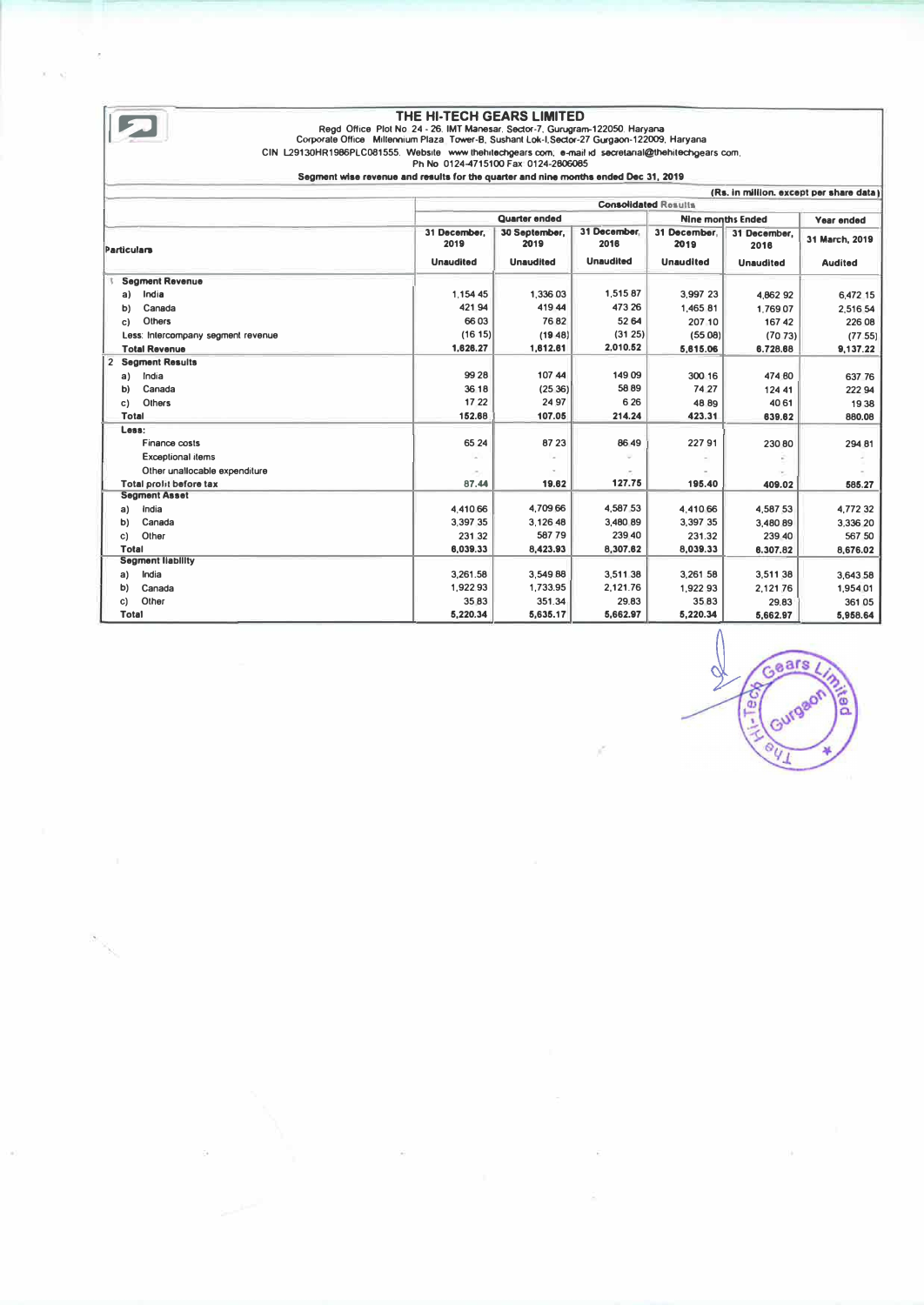## **O.P. DADU & CO.**

**CHARTERED ACCOUNTANTS**  24/4834, ANSARI ROAD, DARYA GANJ, NEW DELHl-110002 PH.: 23275482, 23253645

**Independent Auditors' Review Report on Quarterly and Year to Date Unaudited Standalone Financial Results of the Company Pursuant to the Regulation 33 of the SEBI (Listing Obligation and Disclosure Requirements) Regulation, 2015** 

Review Report to The Board of Directors of The Hi-Tech Gears Limited

- 1. We have reviewed the accompanying statement of unaudited standalone financial results of The Hi-Tech Gears Limited ("the Company")for the quarter and nine months ended 31stDecember, 2019 ("the Statement"), attached herewith, being submitted by the Company pursuant to the requirements of Regulation 33 of the SEBI (Listing Obligation and Disclosure Requirements) Regulations, 2015, as amended.
- 2. This statement ,which is the responsibility of the Company's Management and approved ' by the Board of Directors, has been prepared in accordance with the recognition and measurement principles laid down in the Indian Accounting Standard 34 "Interim Financial  $\mathcal{L}$ Reporting" {"Ind AS 34"), prescribed under section 133 of the Companies Act, 2013 read with relevant rules issued thereunder and other accounting principles generally accepted in India. Our responsibility is to issue a report on the statement based on our review.
- 3. We conducted our review in accordance with the Standard on Review Engagement (SRE) 2410, 'Review of Interim Financial Information Performed by the Independent Auditor of the Entity' issued by the Institute of Chartered Accountants of India. This standard requires that we plan and perform the review to obtain moderate assurance as to whether the statement is free of material misstatement. A review is limited primarily to inquiries of company personnel and analytical procedures applied to financial data and thus provides less assurance than an audit. We have not performed an audit and accordingly, we do not express an audit opinion.
- 4. Based on our review conducted as above, nothing has come to our attention that causes us to believe that the accompanying statement of unaudited standalone financial results, ' prepared in accordance with applicable Indian Accounting Standards (Ind AS) prescribed under Section 133 of the Companies Act, 2013, read with relevant rules issued there under and other recognized accounting practices and policies generally accepted in India, has not disclosed the information required to be disclosed in terms of Regulation 33 of the SEBI (Listing Obligations and Disclosure Requirements) Regulations, 2015, as amended, including the manner in which it is to be disclosed, or that it contains any material misstatement.

|<br>|<br>|-

For O.P. DADU & CO. Chartered Accountants FRN.004201N

Amit Gupta) Partner M. No. 094202

*c "-· o'* 

*IEW DELH* 

ADU

**DAGC** 

 $\star$  \

-./ '/

Place: New Delhi Dated: 7<sup>th</sup>February, 2020

**UDIN:** *.20 094 )..O'). t,AflAAN.3180*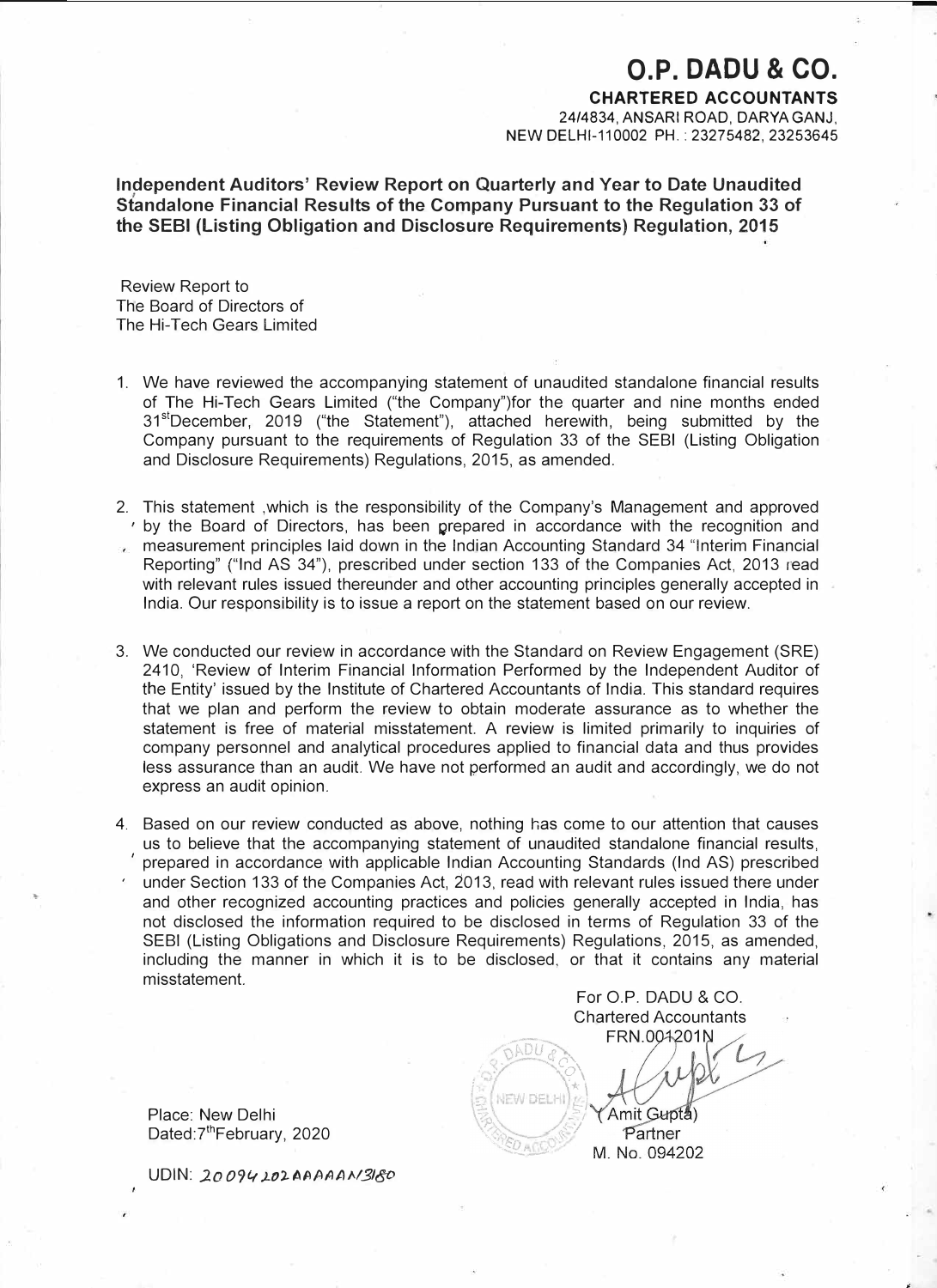## **O.P. DADU & CO.**

**CHARTERED ACCOUNTANTS**  24/4834, ANSARI ROAD, DARYAGANJ,

NEW DELHl-110002 PH.: 23275482, 23253645

**Independent Auditors' Review Report on Quarterly and Year to Date Unaudited Consolidated Financial Results of the Company Pursuant to the Regulation 33 of the SEBI (Listing Obligation and Disclosure Requirements) Regulation, 2015**  *I* 

Review Report to The Board of Directors of The Hi-Tech Gears Limited

- 1. We have reviewed the accompanying statement of unaudited consolidated financial results of The Hi-Tech Gears Limited (hereinafter referred to as the "Holding Company")and its subsidiary companies (The Holding Company and its subsidiary companies together referred to as "the Group")for the quarter and nine months ended  $31<sup>st</sup>$ December, 2019 ("the Statement"), attached herewith, being submitted by the Holding Company pursuant to the requirements of Regulation 33 of the SEBI (Listing Obligation and Disclosure Requirements) Regulations, 2015, as amended. Attention is drawn to the fact that the consolidated figures for the corresponding quarter ended 31<sup>st</sup> December, 2018 and the corresponding period from  $1<sup>st</sup>$ April, 2018 to  $31<sup>st</sup>$  December, 2018 as reported in these financial results have been approved by the Holding Company's Board of Directors, but  $'$  have not been subjected to review since there was no mandatory requirement to submit quarterly consolidated financial results prior to 1<sup>st</sup>April, 2019.
- 2. This statement, which is the responsibility of the Holding Company's Management and approved by the Holding Company's Board of Directors, has been prepared in accordance with the recognition and measurement principles laid down in the Indian Accounting Standard 34 "Interim Financial Reporting" ("Ind AS 34"), prescribed under section 133 of the Companies Act, 2013 read with relevant rules issued there under and other accounting principles generally accepted in India. Our responsibility is to express a conclusion on the statement based on our review.
- 3. We conducted our review of the Statement in accordance with the Standard on Review Engagement (SRE) 2410, 'Review of Interim Financial Information Performed by the Independent Auditor of the Entity' issued by the Institute of Chartered Accountants of India. A review of interim financial information consists of making inquiries, primarily of persons responsible for financial and accounting matters, and applying analytical and other review · procedures. A review is substantially less in scope than an audit conducted in accordance ' with Standards on Auditing and consequently does not enable us to obtain assurance that we would become aware of all significant matters that might be identified in an audit. Accordingly, we do not express an audit opinion.

We also performed procedures in accordance with the circular issued by the SEBI under Regulation 33(8) of the · SEBI (Listing Obligations and Disclosure Requirements) Regulations, 2015, as amended, to the extent applicable.